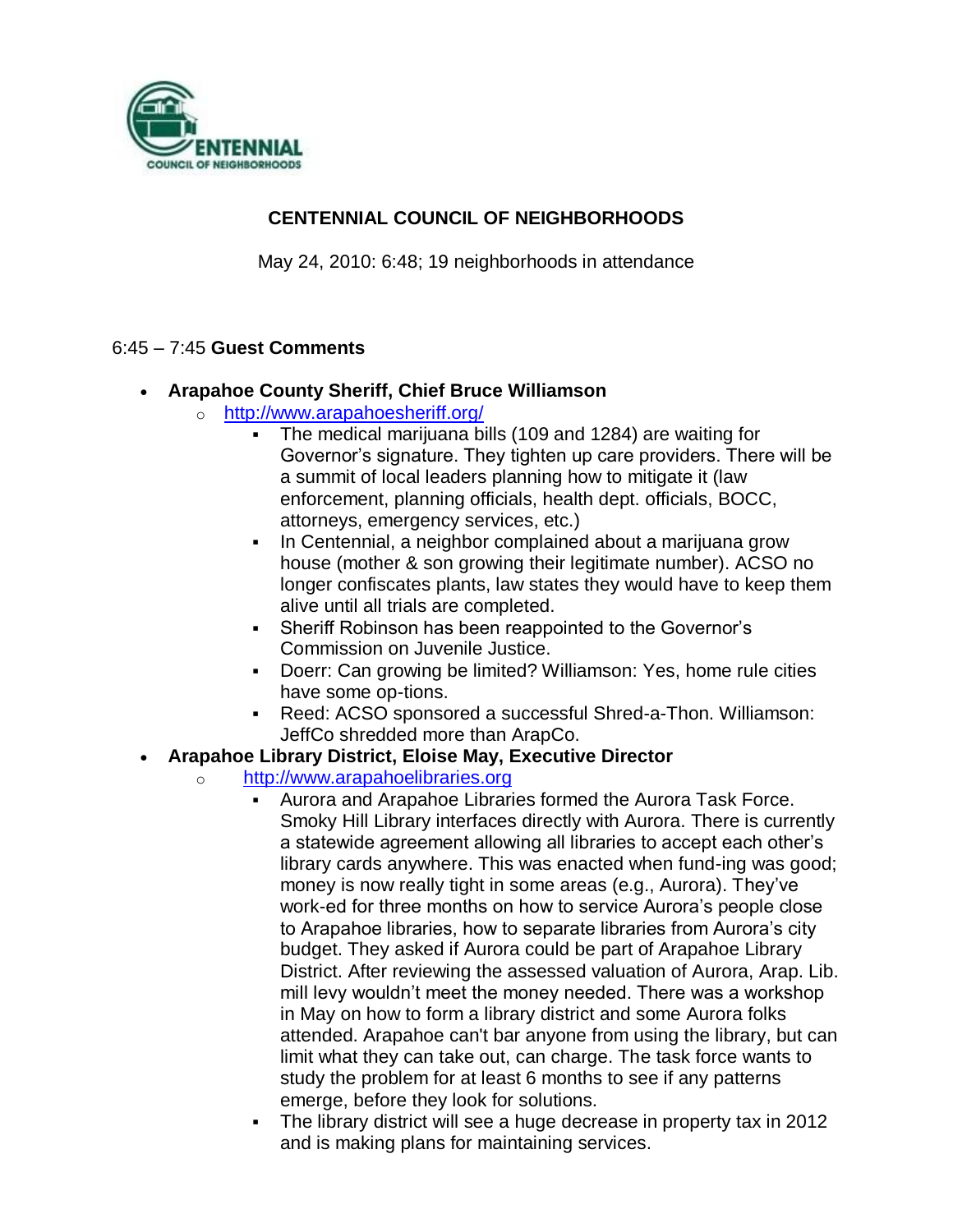## **Arapahoe Park & Rec. District, Delos Searle**

- o [http://www.aprd.org](http://www.aprd.org/)
	- It's time to start summer programming in the district.
	- A sewer backed up into the creek at Pioneer Park. Tri-County Health and ECCV were involved in the clean-up.
	- APRD has contracted with ArapCo for West Nile virus remediation.
	- Native mowing has started, four times per year. We try for five but it depends on the weather.
	- Coming up are youth speed & conditioning classes, golf classes, cultural art classes, Red Cross health and safety courses. Scheduling is available on their website.
	- On 6/11 we'll have our Summer Celebration, 10 am (Battle of the Bands, 1 pm), races, obstacle courses, bouncy castle
- **Fire Districts, Chief John Mullin, Littleton Fire**
	- o [http://www.southmetro.org,](http://www.southmetro.org/) [http://www.littletongov.org/fire/,](http://www.littletongov.org/fire/) <http://www.cfpd.org/>
		- In our recent storms there have been some downed power poles, fences, a roof taken off.
		- EMS week just finished. It was sponsored by Friends of Air Life, which was formed shortly after the 1997 Air Life helicopter crash. A Silver Falcon Award to EMS pro-vider who has a lifetime of achievements in the field of emergency medical services went to a Littleton Chief.
		- In South Metro, Jim Olmstead, Rich Sokol, and Dave Jackson were elected to the Board and Sokol and Jackson were appointed to the Authority Board.
		- The fire departments have an Automatic Aid agreement; the departments can call each other for help without special permission.
- **Cherry Creek Schools; none** [http://www.cherrycreekschools.org](http://www.cherrycreekschools.org/)
- **South Suburban Park & Rec. District, Jean Ray**
	- o [http://www.ssprd.org](http://www.ssprd.org/)
		- Their May election saw 22,000 voters, the most ever and it passed the mill levy by 67%.
		- John Ostermiller, Mike Anderson, Pam Eller were elected to the Board and Kay Geitner has been elected chair, with Sue Rosser, Vice Chair. (Geitner has started a process to see how the public perceives SSPRD.)
		- The district has 3700 volunteers.
		- At Euclid MS on 6/4, free: Hersey's Track & Field meet, 9-noon, ages 9-14
		- In Cherry Knolls Park on 6/12, free: Rockies Baseball Challenge, 9noon, ages 6-13
		- The traveling Theater in the Park program begins. A children's presentation of Red Riding Hood travels across the district, 10am, 6/15-19
		- Summer passes: \$110, unlimited pass, ages 2-17, starts 5/29 9/6; adults \$165, household of 5, \$375. See the website for more information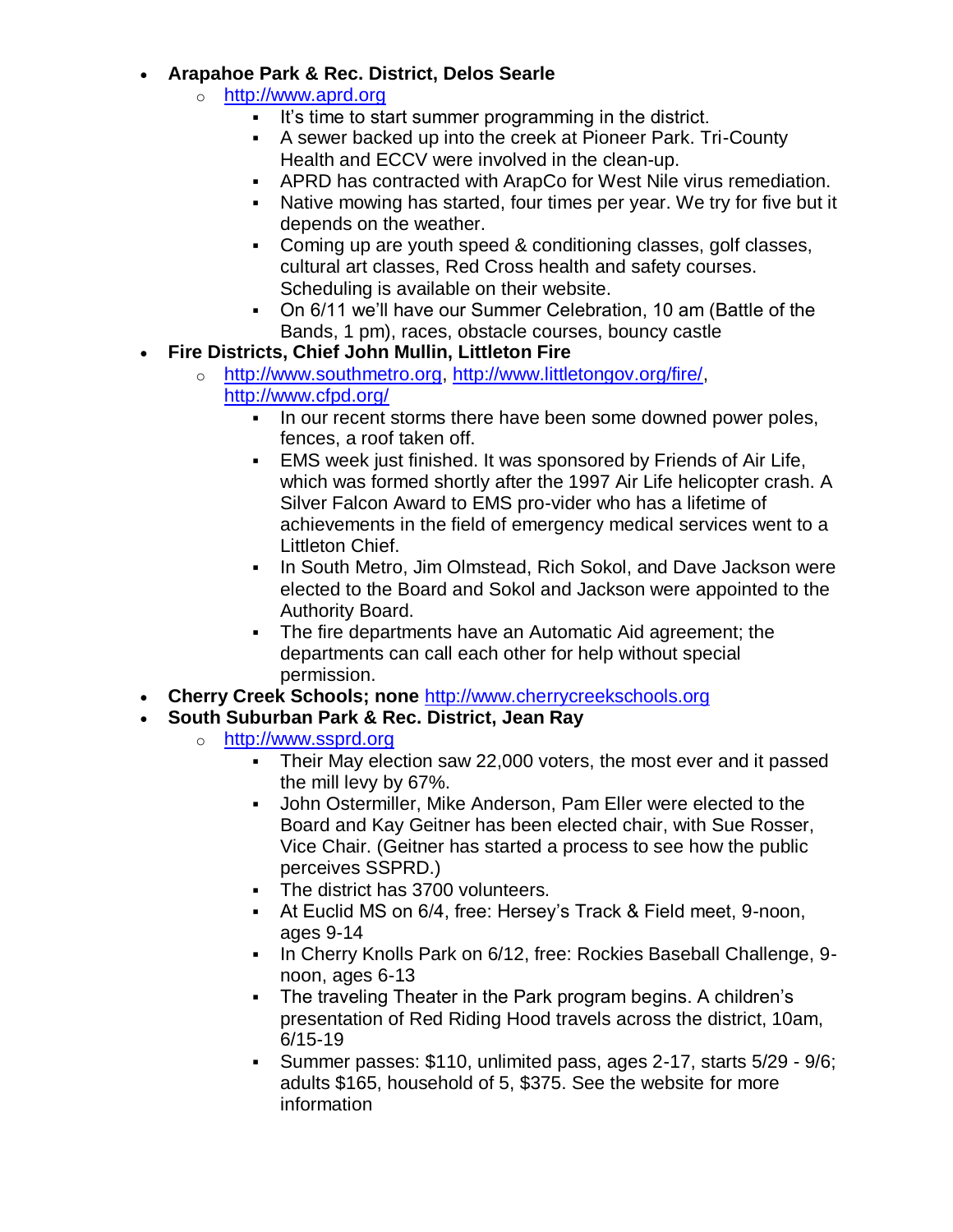### **City of Centennial**

- o [http://www.centennialcolorado.com](http://www.centennialcolorado.com/)
	- Mayor Noon briefly discussed the code enforcement items that will be discussed by City Council over the coming year. Obstructions in the rights-of-way and noise dogs ordinances are coming up (6/7). Parking of RVs, boats and trailers on your property is scheduled for 7/19.
	- **-** Lifetime Fitness is up & running
	- **The City Council meetings are now streamed live and archived on** the city website.
	- The city is beginning a Transportation Master Planning process. One public comments meeting was held at Smoky Hills HS and the next one is Wed. at Southglenn Library.
	- The dangerous buildings ordinance is coming back before City Council.
	- Parker Jordan Metro District has purchased 107 acres of Vermillion land along Cherry Creek (at Parker Rd., south of Broncos Pky.). The city will pay 50-50 (\$1.6M). Parker Jordan will do stream stabilization, maintenance, and build the Cherry Creek Trail. (There may be archeological remains on site.). This is a huge regional project to get the Cherry Creek Trail completed from Castlewood to Cherry Creek State Parks.
	- A save the date for ArapCo seniors: on 10/8, the Arapahoe County Council on Aging will be sponsoring Pathways to Wisdom at Buck Rec. Center. There will be work-shops and lots of booths and some entertainment.
	- Tri -County Heath is giving free shingles shots at 6th & Delmar, 6/15, 7:30 - 10 am.
	- The Mayor has formed a Senior Commission Task Force to work on what a Senior Commission in Centennial would look like, to prepare for next year's budget (Gail Wells suggested that the look at the Albuquerque Senior Commission.)
	- City Councilmembers in Lone Tree, Greenwood Village, Littleton and Centennial got together in a canning project for charity at the Mormon canning facility. They canned 30 cases of carrots.
	- The Civic Center Park is going out to bid for the whole thing. With construction being much less expensive right now, it's a good idea to price it out and then decide what they want to build, The project has been budgeted. (Parker/Arap was expected to be \$26M, came in at \$16M)
	- The Mayor is holding "Noon Hour" on Wed., 11 am 1 pm, as office hours for folks to visit and talk with her. Make an appointment if you know you're coming. (Think "Pye and Coffee".)
	- Keith Gardner, District 2 Councilman spoke briefly about the Littleton School Board meeting on 5/27 that was looking at a mill levy increase.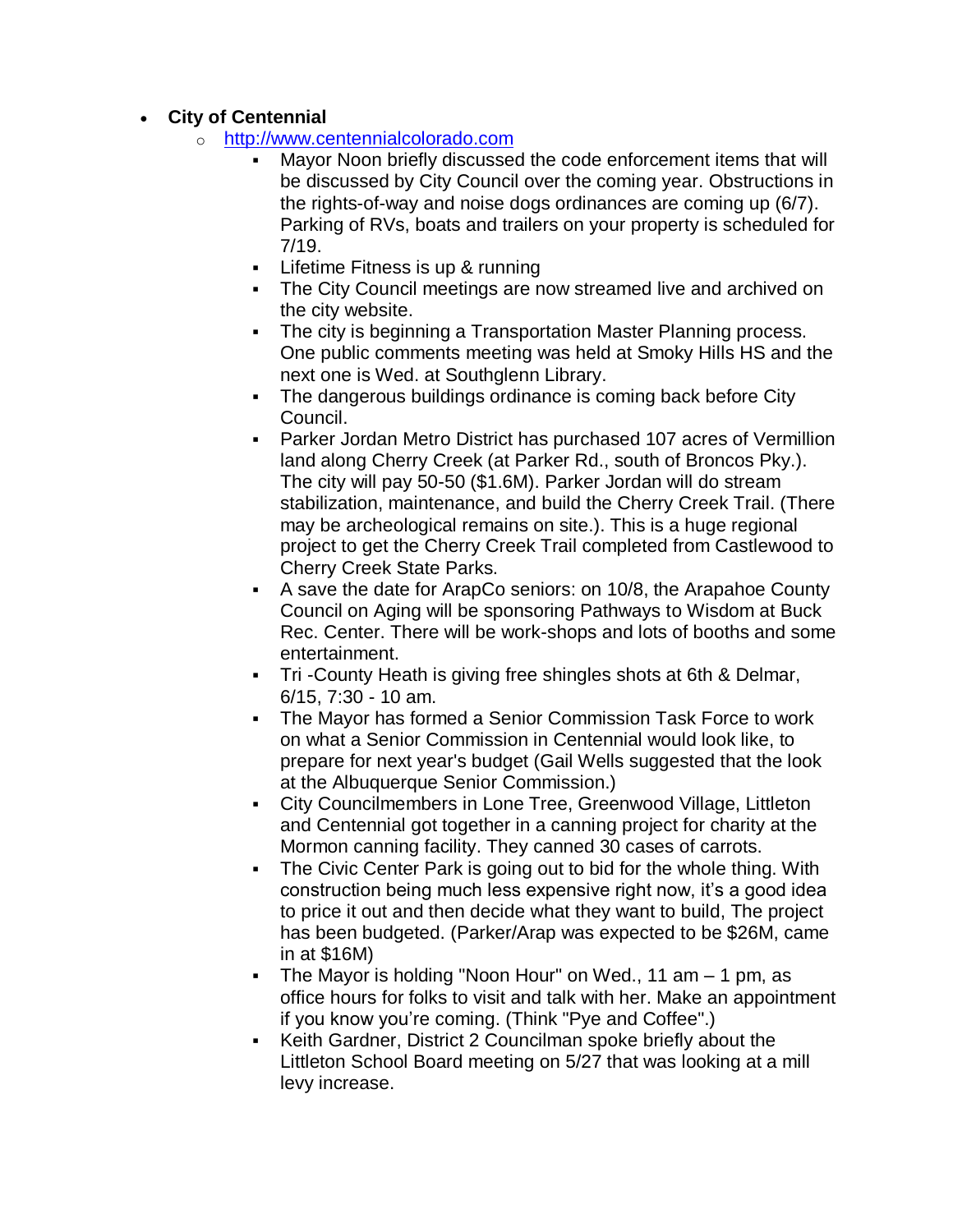## 7:40 **Community Graphics, Randy Gentry & Penny Anderson**

 This is a design company that does neighborhood newsletters (Southglenn & Heritage Place use them). There is no cost to the association; the only cost would be for delivery. They need about 2 weeks lead time, advertising is never more than 50%. They are also a full service printing business as well (up to 4 color).

### 8:10 **CenCON Business**

### **Minutes. Andrea Suhaka**

- $\circ$  A motion was made, seconded and passed unanimously to approve the minutes of the 5/24 meeting as posted. (Paul Schauer/Dorothy Mauro)
- o CenCON still needs a Secretary. Andrea Suhaka is taking minutes tonight.
- $\circ$  Schauer asked what the deadline for the CenCON survey was. Cummins answered 15 June.

#### **Treasurer's Report, Do Strickland**

o Don Strickland presented the report.

| <b>Checking</b><br><b>Previous Balance:</b> | \$694.03 | <b>Savings</b><br>Previous Balance: | \$2190.22 |
|---------------------------------------------|----------|-------------------------------------|-----------|
| Income:                                     | 660.00   | Income (Interest):                  |           |
| Raab check returned                         | 75.00    |                                     |           |
| Expenses:                                   |          |                                     |           |
| <b>Closing Balance:</b>                     |          | \$1429.03 Closing Balance:          | \$2190.22 |

 $\bullet$ 

- $\bullet$
- **1st Vice President, Andrea Suhaka**
	- o **CenCON currently has 37 members. Suhaka has been emailing information forms that she needs returned ASAP to keep CenCON rosters current.**
- **2 nd Vice President, C.J. Whelan**
	- o **Whelan had no report. There were no development plans to review this past month.**
	- o **He wanted to remind us to keep our eyes on Propositions 60, 61 and 101 on November's ballot as they will very seriously affect the economic health of the City and all special districts. CenCON is planning to have a presentation on them in June.**
- **President, Gerry Cummins**
	- o **On 6/8, Bob Widner, City Attorney and Wayne Reed, Director of Planning & Devel-opment, will be discussing medical marijuana at the Nob Hill/Ridgeview Hills South CA Annual Meeting, 7pm,**